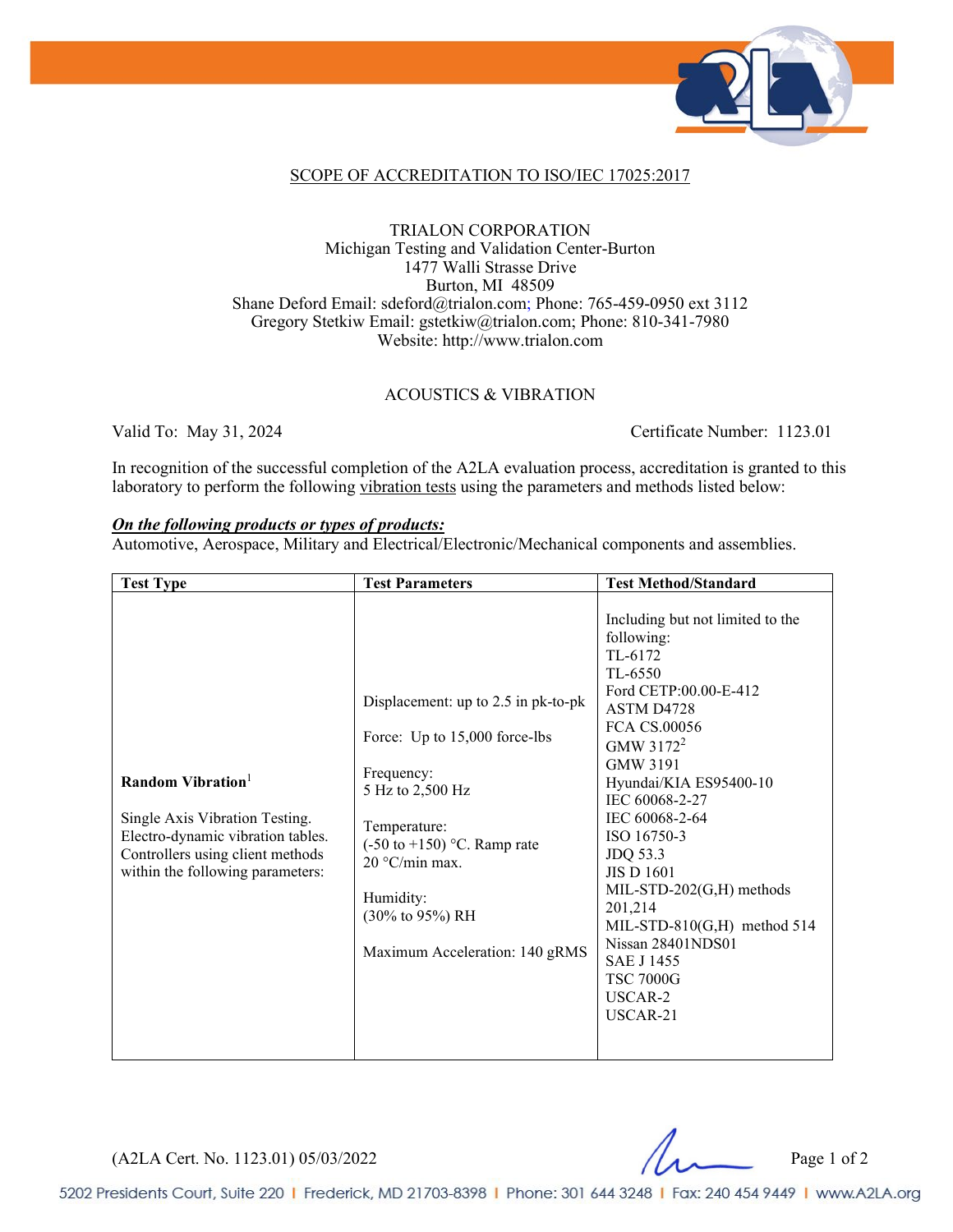| <b>Test Type</b>                                            | <b>Test Parameters</b>                 | <b>Test Method/Standard</b>      |
|-------------------------------------------------------------|----------------------------------------|----------------------------------|
|                                                             |                                        | Including but not limited to the |
|                                                             |                                        | following:                       |
|                                                             |                                        | TL-6172                          |
|                                                             | Displacement: up to 2.5in pk-to-pk     | TL-6550                          |
|                                                             |                                        | Ford CETP:00.00-E-412            |
|                                                             | Force: Up to 15,000 force-lbs          | ASTM D4728                       |
|                                                             |                                        | FCA CS.00056                     |
| Sine Vibration <sup>1</sup>                                 | Frequency:                             | GMW 3172 <sup>2</sup>            |
|                                                             | 5 Hz to 2,500 Hz                       | <b>GMW 3191</b>                  |
|                                                             |                                        | Hyundai/KIA ES95400-10           |
| Single Axis Vibration Testing.<br>Electro-dynamic vibration | Temperature:                           | IEC 60068-2-27                   |
|                                                             | $(-50 \text{ to } +150)$ °C. Ramp rate | IEC 60068-2-64                   |
| tables. Controllers using client                            | 20 °C/min max.                         | ISO 16750-3                      |
| methods within the following                                |                                        | JDQ 53.3                         |
| parameters:                                                 | Humidity:                              | <b>JIS D 1601</b>                |
|                                                             | (30% to 95%) RH                        | MIL-STD-202(G,H) methods 204     |
|                                                             |                                        | MIL-STD-810 $(G,H)$ method 514   |
|                                                             |                                        | Nissan 28401NDS01                |
|                                                             | <b>Velocity Continuous:</b>            | <b>SAE J 1455</b>                |
|                                                             | 71 inches/second                       | <b>TSC 7000G</b>                 |
|                                                             |                                        | USCAR-2                          |
|                                                             |                                        | USCAR-21                         |
|                                                             |                                        | Including but not limited to the |
|                                                             |                                        | following:                       |
|                                                             | Displacement: Up to 2.5 in pk-to-pk    | Ford CETP:00.00-E-412            |
|                                                             |                                        | ASTM D4728                       |
|                                                             | Force: Up to 40,000 force-lbs (half-   | FCA CS.00056                     |
|                                                             | sine)                                  | GMW 3172 <sup>2</sup>            |
|                                                             |                                        | <b>GMW 3191</b>                  |
|                                                             | Acceleration: Up to 1500 g             | Hyundai/KIA ES95400-10           |
|                                                             | (depending on product and fixture      | IEC 60068-2-27                   |
| Mechanical Shock <sup>1</sup>                               | design, mass, and pulse duration)      | IEC 60068-2-64                   |
|                                                             |                                        | ISO 16750-3                      |
| Electro-dynamic vibration tables                            | Temperature:                           | JDQ 53.3                         |
| with mechanical shock controller                            | $(-50 \text{ to } +150)$ °C Ramp rate  | <b>JIS D 1601</b>                |
| using client methods within the                             | $20^{\circ}$ C/m max.                  | MIL-STD-202(G,H) methods 203,    |
| following parameters:                                       |                                        | 213                              |
|                                                             | Humidity:                              | MIL-STD-810(G,H) methods 516     |
|                                                             | (30% to 95%) RH                        | Nissan 28401NDS01                |
|                                                             |                                        | <b>SAE J 1455</b>                |
|                                                             | Up to 100g (electrodynamic)            | <b>TSC 7000G</b>                 |
|                                                             | (depending on product and fixture      | USCAR-2                          |
|                                                             | design, mass, and pulse duration)      | USCAR-21                         |
|                                                             | Up to 1500g (shock amplifier-          |                                  |
|                                                             | pneumatic) (depending on product       |                                  |
|                                                             | and fixture design, mass, and pulse    |                                  |
|                                                             | duration)                              |                                  |
| Vibration Test                                              | Frequency: 5 Hz to 2,500 Hz            | GMW 3172 <sup>2</sup>            |
| Fixture <sup>1</sup> Transmissibility                       |                                        |                                  |
| Free Fall, Handling Drop                                    |                                        | GMW3172 <sup>2</sup>             |
|                                                             |                                        | USCAR-2                          |

<sup>1</sup> Also using customer-specified methods based on the parameters listed above.

<sup>2</sup> This laboratory's scope contains withdrawn or superseded methods. As a clarifier, this indicates that the applicable method itself has been withdrawn or is now considered "historical" and not that the laboratory's accreditation for the method has been withdrawn including but not limited to GMW 3172 (2008, 2010, 2012, 2015,2018)